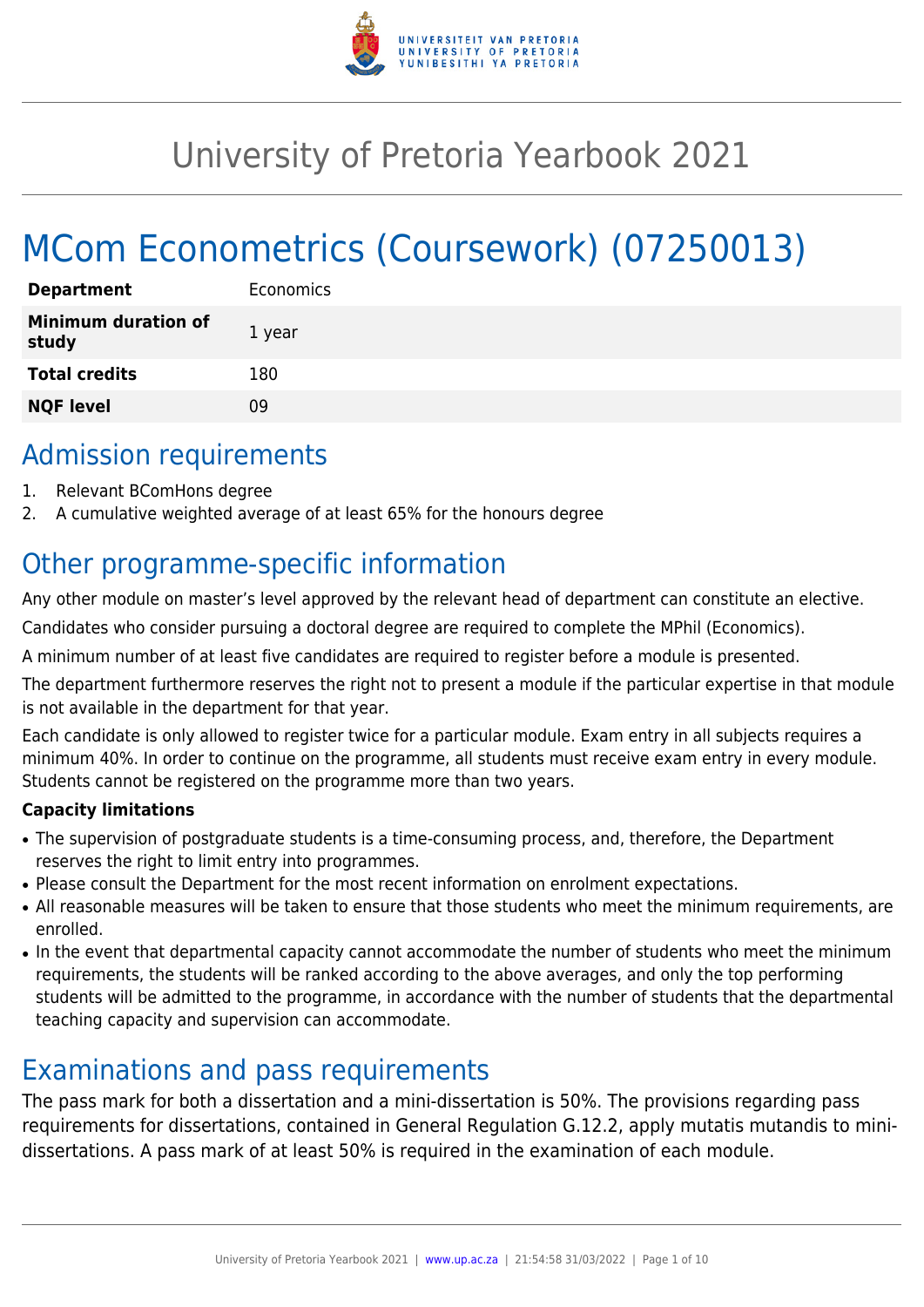

# Research information

The research component comprises the writing of a mini-dissertation. The postgraduate programme manager will appoint a supervisor, based on the mutual interests of the candidate and the supervisor. Once a supervisor agrees to work with a candidate, the candidate will continue to work under the guidance of his/her supervisor to complete the research and to develop and finalise a mini-dissertation according to departmental guidelines and regulations.

The dissertation contributes 67% towards the total requirements for the degree.

### **Mini-dissertations, curricula and modules**

- 1. The degree programme requires that a mini-dissertation must be submitted.
- 2. Information on modules, credits and syllabi is available on the yearbook.
- 3. A module in Research Methodology is compulsory in the programme, although it is incorporated into the minidissertation mark. The Dean may, on the recommendation of the relevant head of department, waive the prerequisites.
- 4. The mini-dissertation should be written in consultation with the supervisor, and is to be submitted either by 30 November to graduate in April or May 31 to graduate in September. The mini-dissertation should be submitted to the postgraduate administrator in the department, with the approval of the supervisor. If the supervisor does not approve, the student should approach the postgraduate committee of the department. That committee will make a final recommendation on submission.

### **Article for publication**

There is no expectation that an article be published from the research conducted in the mini-dissertation.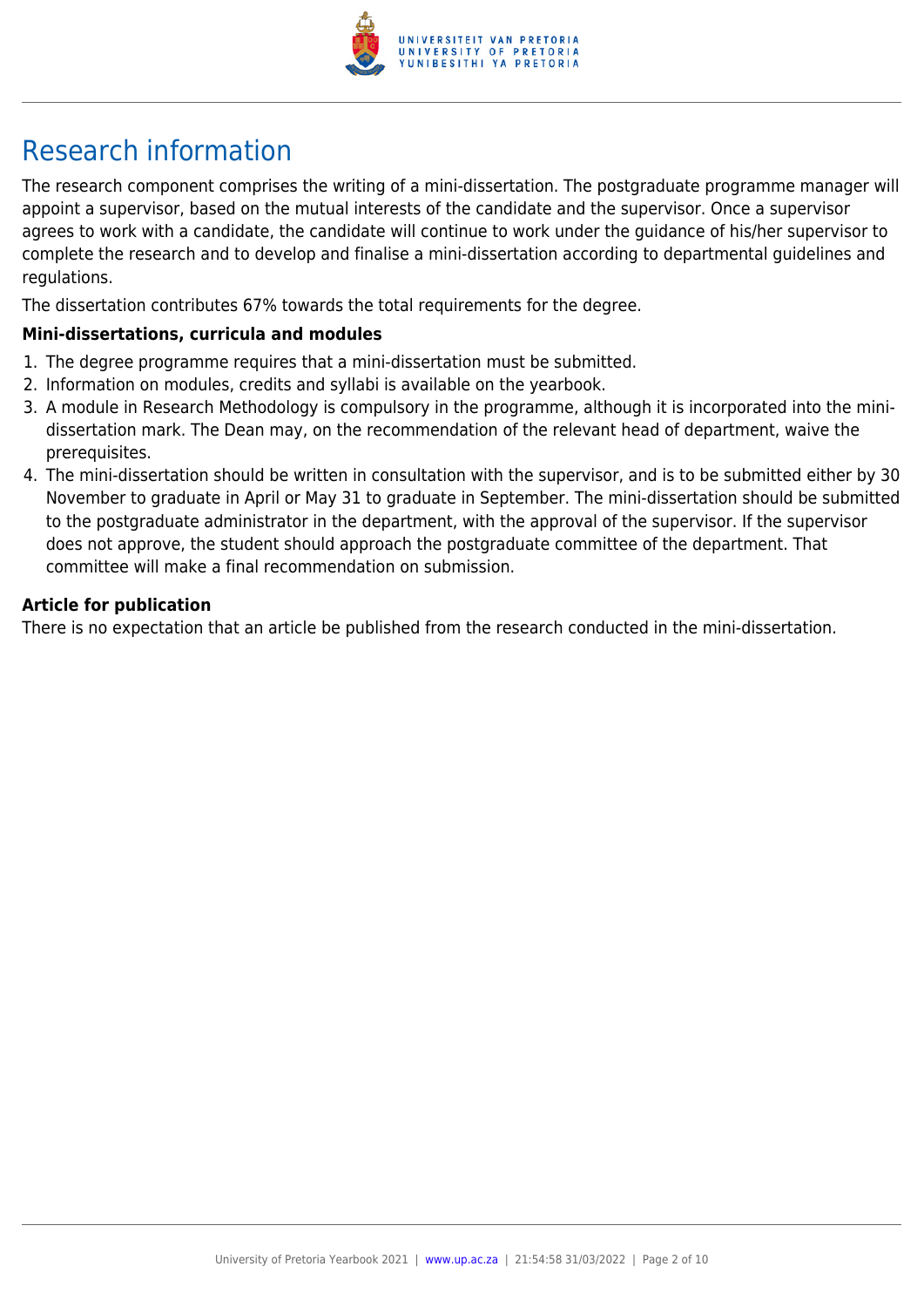

# Curriculum: Final year

# **Minimum credits: 170**

A minimum of 180 credits are required, 160 from the core modules and 20 from the elective modules.

# **Core modules**

### **Microeconomics 812 (EKN 812)**

| <b>Module credits</b>         | 10.00                                        |
|-------------------------------|----------------------------------------------|
| <b>NQF Level</b>              | 09                                           |
| <b>Service modules</b>        | Faculty of Natural and Agricultural Sciences |
| <b>Prerequisites</b>          | Only for students in relevant programme      |
| <b>Contact time</b>           | 1 lecture per week                           |
| <b>Language of tuition</b>    | Module is presented in English               |
| <b>Department</b>             | Economics                                    |
| <b>Period of presentation</b> | Semester 1                                   |

### **Module content**

The module will first expose students to knowledge related to how individual consumers and firms behave under a very strict set of circumstances. Toward the end of the semester, the module will then begin to examine behaviour under less strict assumptions. The module covers in detail, firm behaviour, consumer behaviour, general equilibrium, behaviour under uncertainty and risk, strategic behaviour, information, game theory and to a lesser extent, the interaction between the government and the individual.

### **Macroeconomics 813 (EKN 813)**

| <b>Module credits</b>         | 10.00                                                 |
|-------------------------------|-------------------------------------------------------|
| <b>NQF Level</b>              | 09                                                    |
| <b>Service modules</b>        | Faculty of Natural and Agricultural Sciences          |
| <b>Prerequisites</b>          | Only for students in relevant programme               |
| <b>Contact time</b>           | 1 other contact session per week, 3 lectures per week |
| <b>Language of tuition</b>    | Module is presented in English                        |
| <b>Department</b>             | <b>Economics</b>                                      |
| <b>Period of presentation</b> | Semester 1 or Semester 2                              |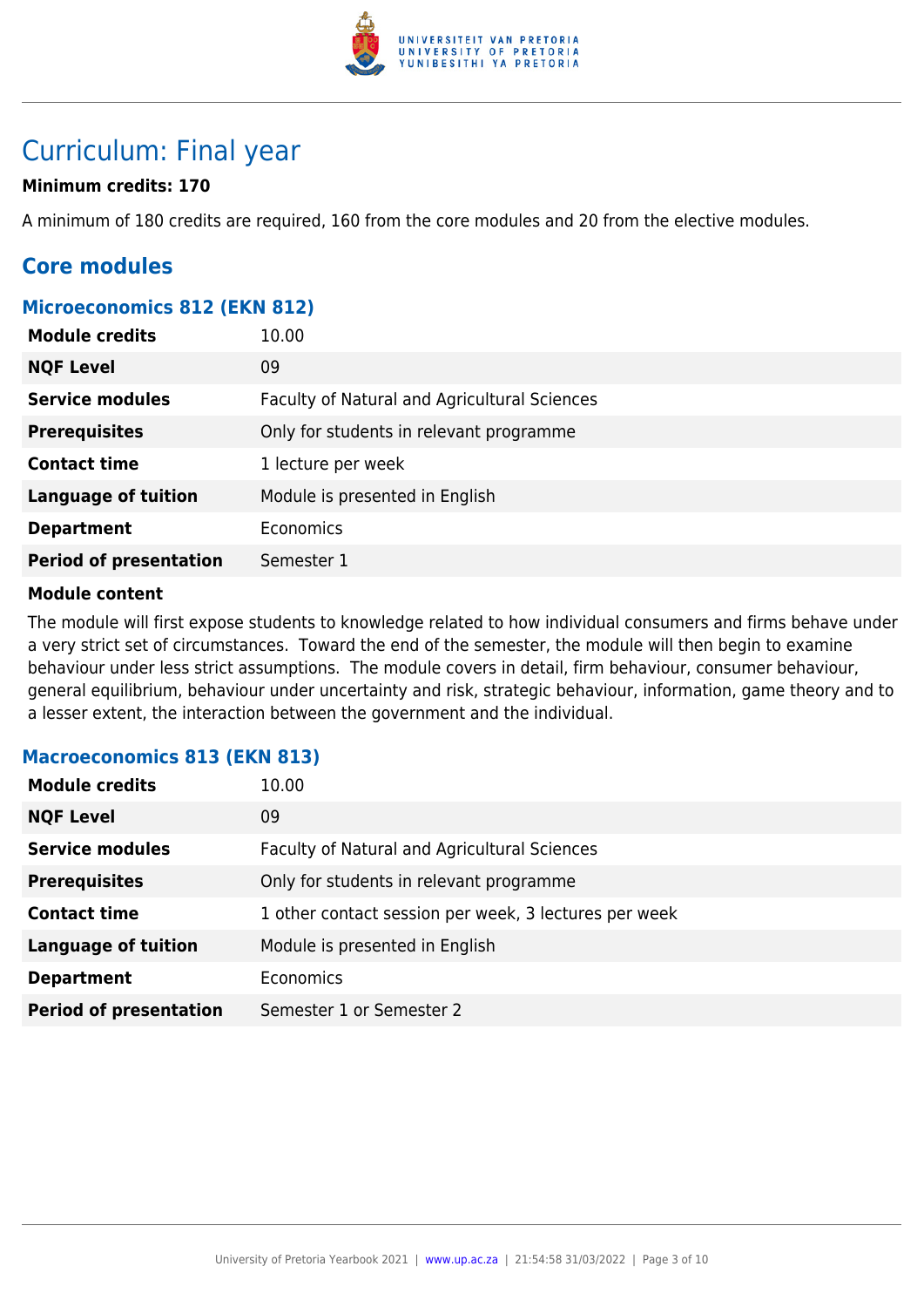

The basic framework for this module will be infinitely-lived dynamic stochastic and non-stochastic macro models in both discrete and continuous time frames. Overlapping generation models will also be used to deal with certain topics. Topics include:

- The Lucas Critique
- Growth models
- Expectations
- Business cycles
- Basics of a new Keynesian business cycle model
- Overlapping generations models

### **Econometrics 813 (EKT 813)**

| <b>Module credits</b>         | 10.00                                                                                                                                   |
|-------------------------------|-----------------------------------------------------------------------------------------------------------------------------------------|
| <b>NQF Level</b>              | 09                                                                                                                                      |
| <b>Prerequisites</b>          | Only for students registered for the following programmes: MCom (Economics),<br>MCom (Econometrics), MPhil (Economics) or PhD Economics |
| <b>Contact time</b>           | 1 lecture and/or practical per week                                                                                                     |
| <b>Language of tuition</b>    | Module is presented in English                                                                                                          |
| <b>Department</b>             | Economics                                                                                                                               |
| <b>Period of presentation</b> | Semester 1 or Semester 2                                                                                                                |

### **Module content**

EKT 813 is an econometrics module focused on the background statistics (including distribution theory), matrix algebra, calculus and related information that underscores econometrics.

# **Econometrics 816 (EKT 816)**

| <b>Module credits</b>         | 10.00                                                                                                                                                |
|-------------------------------|------------------------------------------------------------------------------------------------------------------------------------------------------|
| <b>NQF Level</b>              | 09                                                                                                                                                   |
| <b>Prerequisites</b>          | EKT 813 and only for students registered for the following programmes: MCom<br>(Economics), MCom (Econometrics), MPhil (Economics) or PhD Economics. |
| <b>Contact time</b>           | 1 lecture and/or practical per week                                                                                                                  |
| <b>Language of tuition</b>    | Module is presented in English                                                                                                                       |
| <b>Department</b>             | <b>Economics</b>                                                                                                                                     |
| <b>Period of presentation</b> | Semester 1 or Semester 2                                                                                                                             |

### **Module content**

EKT 816 is an econometrics module focused on cross-section econometrics, and, therefore, includes topics such as linear and nonlinear models, randomized controlled trials, instrumentation, matching, regression discontinuity and other topics according to the choice of the lecturer.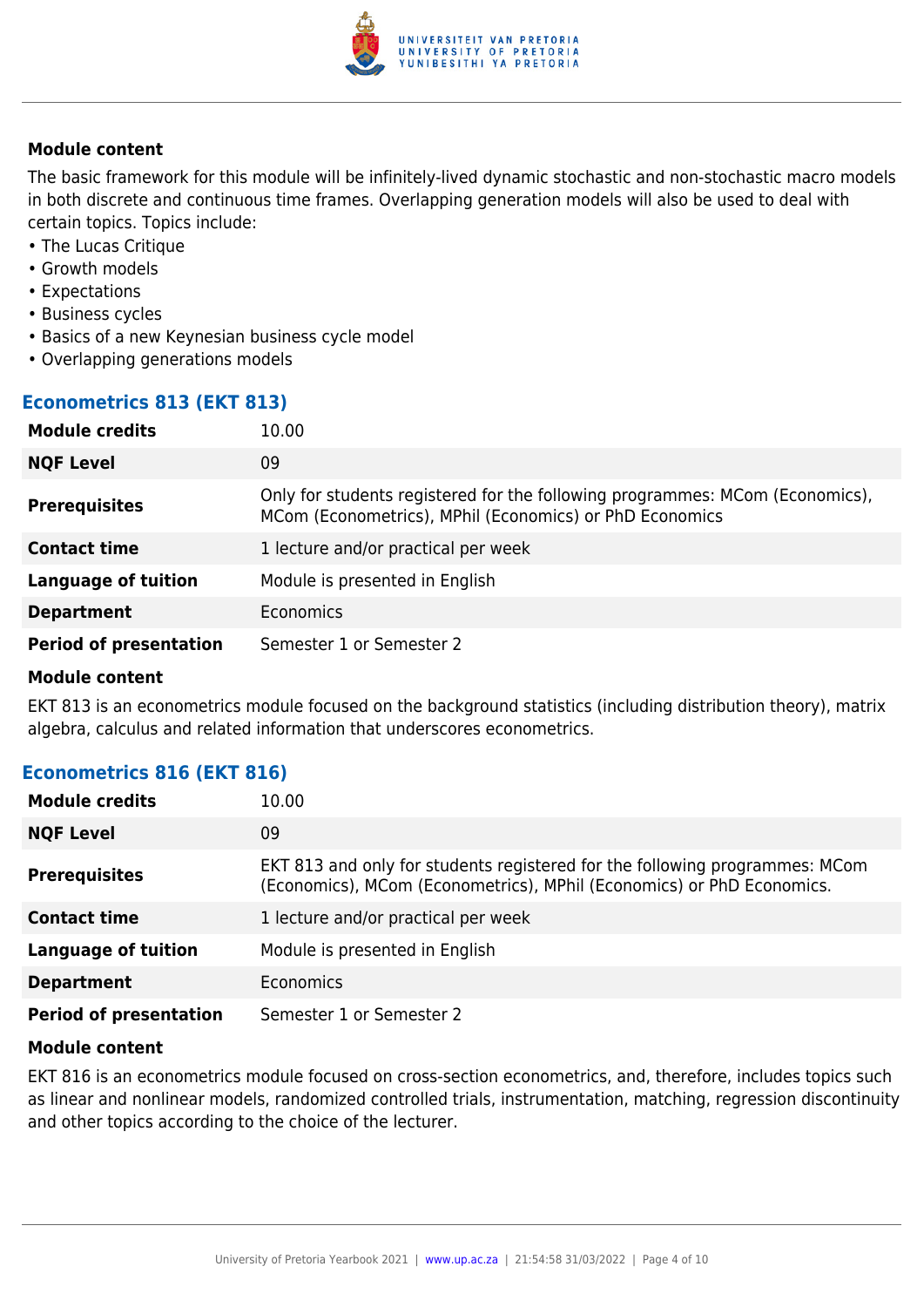

### **Mini-dissertation: Econometrics 895 (EKT 895)**

| <b>Module credits</b>         | 120.00                                  |
|-------------------------------|-----------------------------------------|
| <b>NQF Level</b>              | 09                                      |
| <b>Prerequisites</b>          | Only for students in relevant programme |
| <b>Language of tuition</b>    | Module is presented in English          |
| <b>Department</b>             | Economics                               |
| <b>Period of presentation</b> | Year                                    |

# **Elective modules**

### **International trade 804 (EKN 804)**

| <b>Module credits</b>         | 10.00                                   |
|-------------------------------|-----------------------------------------|
| <b>NQF Level</b>              | 09                                      |
| <b>Prerequisites</b>          | Only for students in relevant programme |
| <b>Contact time</b>           | 1 lecture per week                      |
| <b>Language of tuition</b>    | Module is presented in English          |
| <b>Department</b>             | <b>Economics</b>                        |
| <b>Period of presentation</b> | Semester 2                              |

### **Module content**

Evidence over the last fifty years has shown that trade remains the engine for growth and development across the world and for almost each individual country. This module comprises a thorough analysis of international trade with an emphasis on trade theory, growth and development. It exposes students to the critical issues that policymakers grapple with on a day-to-day basis (WTO issues) and extends the international trade theory to policymaking. Furthermore, an understanding of the circumstances within which international trade policy is made in developing countries with particular reference to South Africa.

# **Module credits** 10.00 **NOF Level** 09 **Prerequisites** Only for students registered for the following programmes: MCom (Economics), MCom (Econometrics), MPhil (Economics) or PhD Economics **Contact time** 1 lecture per week **Language of tuition** Module is presented in English **Department** Economics **Period of presentation** Semester 1

# **International finance 805 (EKN 805)**

### **Monetary economics and banking 816 (EKN 816)**

**Module credits** 10.00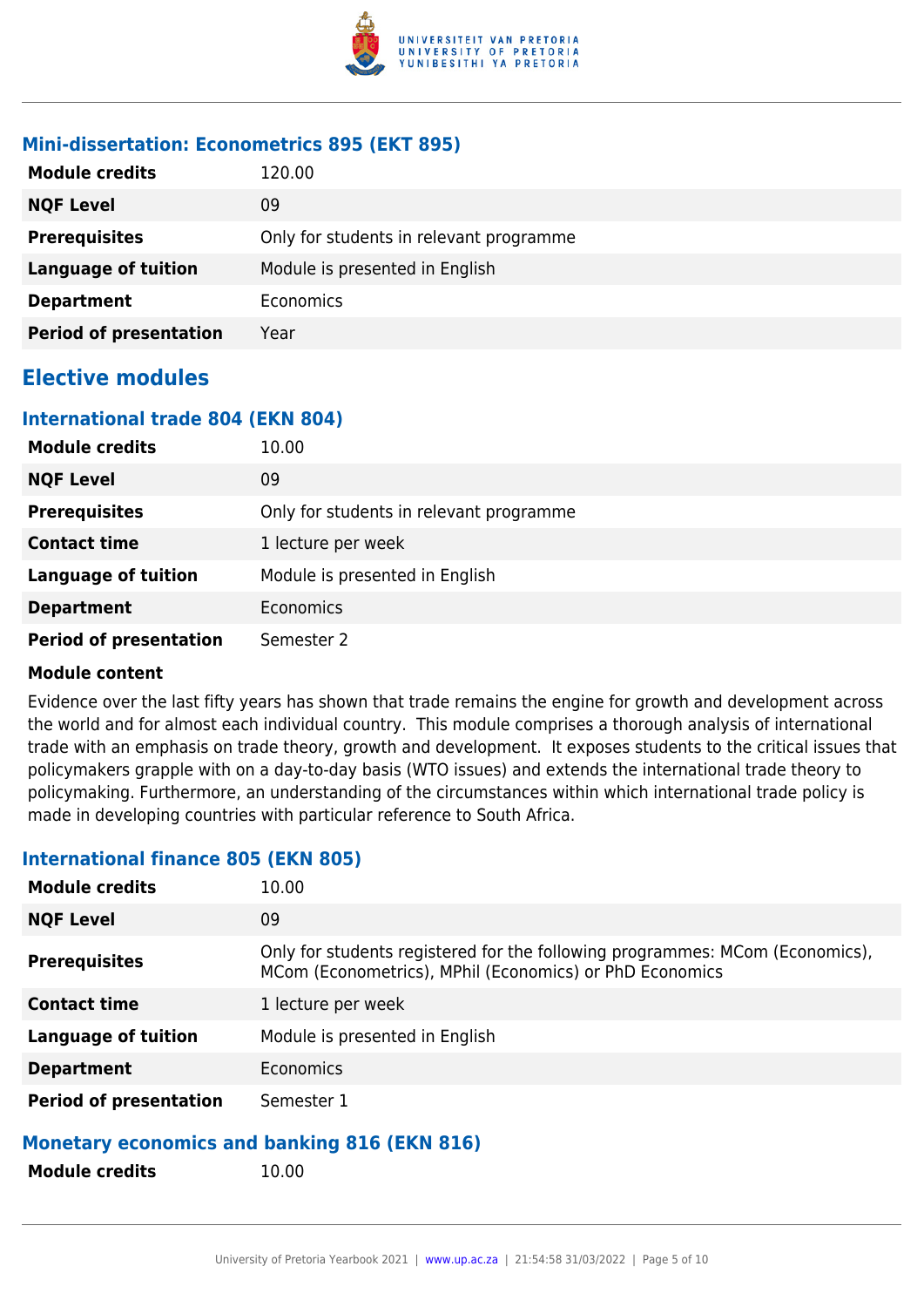

| <b>NQF Level</b>              | 09                                           |
|-------------------------------|----------------------------------------------|
| <b>Service modules</b>        | Faculty of Natural and Agricultural Sciences |
| <b>Prerequisites</b>          | Only for students in relevant programme      |
| <b>Contact time</b>           | 1 lecture per week                           |
| <b>Language of tuition</b>    | Module is presented in English               |
| <b>Department</b>             | <b>Economics</b>                             |
| <b>Period of presentation</b> | Semester 1 or Semester 2                     |

This module presents an advanced treatment of critical topics in monetary economics and the models economists use to investigate the interactions between real and monetary factors. It provides extensive coverage of general equilibrium (DSGE) models, models of the short-run real effects of monetary policy, and game-theoretic approaches to monetary policy. Among the topics covered are models of time consistency, monetary policy operating procedures, interest rates and monetary policy.

Throughout, this module focuses on the implications of interest rate control for monetary policy. The module is designed for advanced graduate students in monetary economics, economic researchers and economists working in policy institutions and central banks.

The module includes discussions of empirical evidence on the new Keynesian model, inflation forecast targeting models, optimal policies in forward-looking models, stability and the Taylor principle, and open economy new Keynesian models. It explicitly treats policy analysis in new Keynesian models and their underlying DSGE foundations for both a closed economy, a small open economy and a two-country world economy; the discussion includes the derivation of the policy objective function, optimal commitment and discretionary outcome, targeting rules and instrument rules.

# **Computable general equilibrium modelling 819 (EKN 819)**

| <b>Module credits</b>                  | 10.00                                                                                                                                   |  |
|----------------------------------------|-----------------------------------------------------------------------------------------------------------------------------------------|--|
| <b>NQF Level</b>                       | 09                                                                                                                                      |  |
| <b>Prerequisites</b>                   | Only for students registered for the following programmes: MCom (Economics),<br>MCom (Econometrics), MPhil (Economics) or PhD Economics |  |
| <b>Language of tuition</b>             | Module is presented in English                                                                                                          |  |
| <b>Department</b>                      | <b>Economics</b>                                                                                                                        |  |
| <b>Period of presentation</b>          | Semester 1                                                                                                                              |  |
| Capita selecta economics 821 (EKN 821) |                                                                                                                                         |  |
|                                        |                                                                                                                                         |  |
| <b>Module credits</b>                  | 10.00                                                                                                                                   |  |
| <b>NQF Level</b>                       | 09                                                                                                                                      |  |
| <b>Prerequisites</b>                   | Only for students registered for the following programmes: MCom (Economics),<br>MCom (Econometrics), MPhil (Economics) or PhD Economics |  |
| <b>Contact time</b>                    | 1 lecture per week                                                                                                                      |  |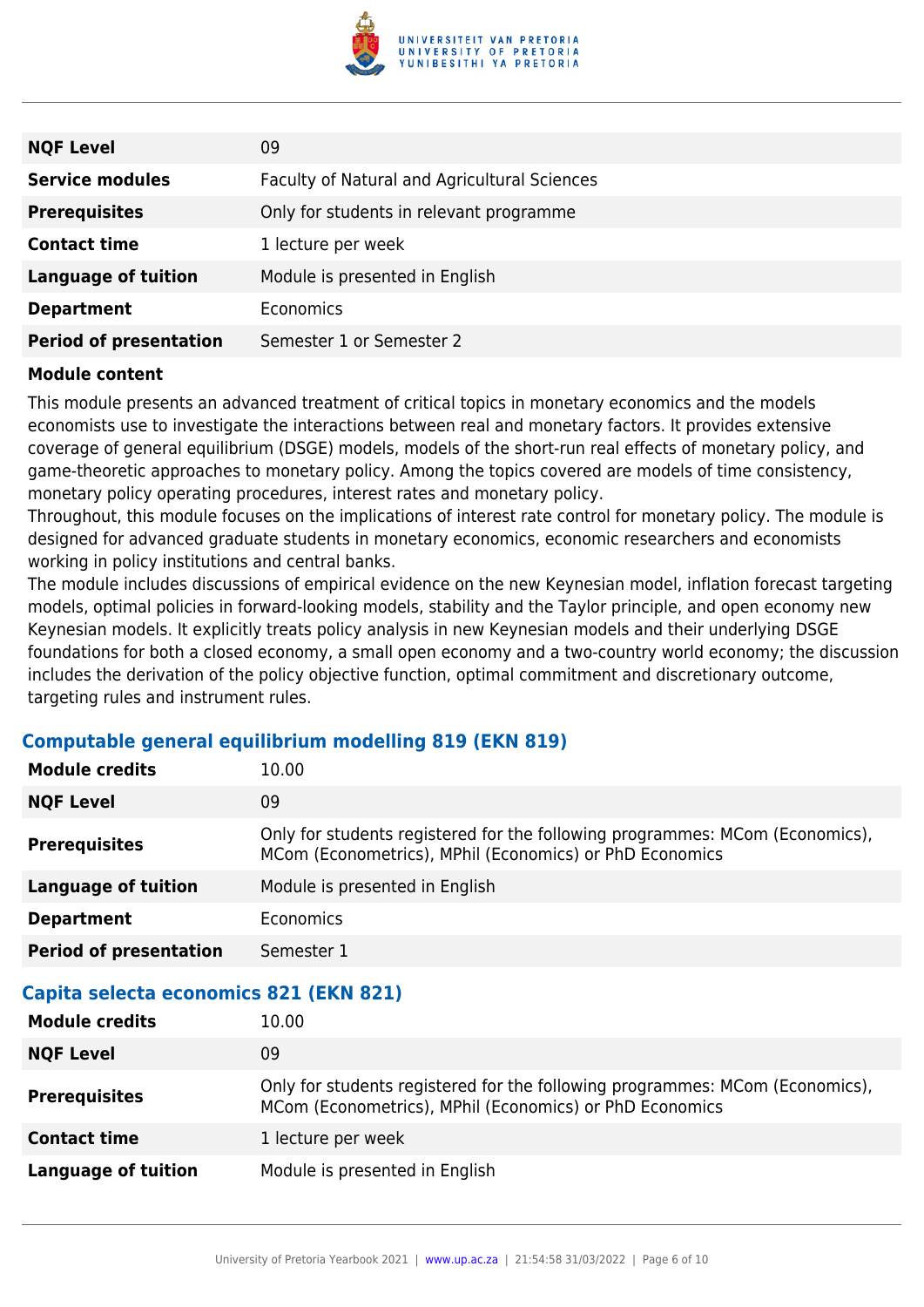

### **Department** Economics

**Period of presentation** Semester 1

### **Module content**

EKN 821 is a capita selecta module in Economics. The content is dependent upon staff make-up and capacity.

# **Applied microeconomics 822 (EKN 822)**

| <b>Module credits</b>         | 10.00                                   |
|-------------------------------|-----------------------------------------|
| <b>NQF Level</b>              | 09                                      |
| <b>Prerequisites</b>          | Only for students in relevant programme |
| <b>Contact time</b>           | 1 lecture per week                      |
| <b>Language of tuition</b>    | Module is presented in English          |
| <b>Department</b>             | Economics                               |
| <b>Period of presentation</b> | Semester 1                              |

### **Module content**

The module is devoted to microeconomic theory, and the relevant econometric theory needed to apply that theory to data that is readily available. Students will be expected to read a broad selection of published papers, learn about recent advances in both theory and econometrics, and start writing their own microeconomic research. Students will be graded through coursework and tests, as well as on their research.

### **Applied macroeconomics 823 (EKN 823)**

| <b>Module credits</b>         | 10.00                                   |
|-------------------------------|-----------------------------------------|
| <b>NQF Level</b>              | 09                                      |
| <b>Prerequisites</b>          | Only for students in relevant programme |
| <b>Contact time</b>           | 1 lecture per week                      |
| <b>Language of tuition</b>    | Module is presented in English          |
| <b>Department</b>             | Economics                               |
| <b>Period of presentation</b> | Semester 1                              |

### **Module content**

The module is devoted to macroeconomic theory, and the relevant econometric theory needed to apply that theory to data that is readily available. Students will be expected to read a broad selection of published papers, learn about recent advances in both theory and econometrics, and start writing their own macroeconomic research. Students will be graded through coursework and tests, as well as on their research.

### **Environmental economics 825 (EKN 825)**

| <b>Module credits</b> | 10.00 |
|-----------------------|-------|
| <b>NQF Level</b>      | 09    |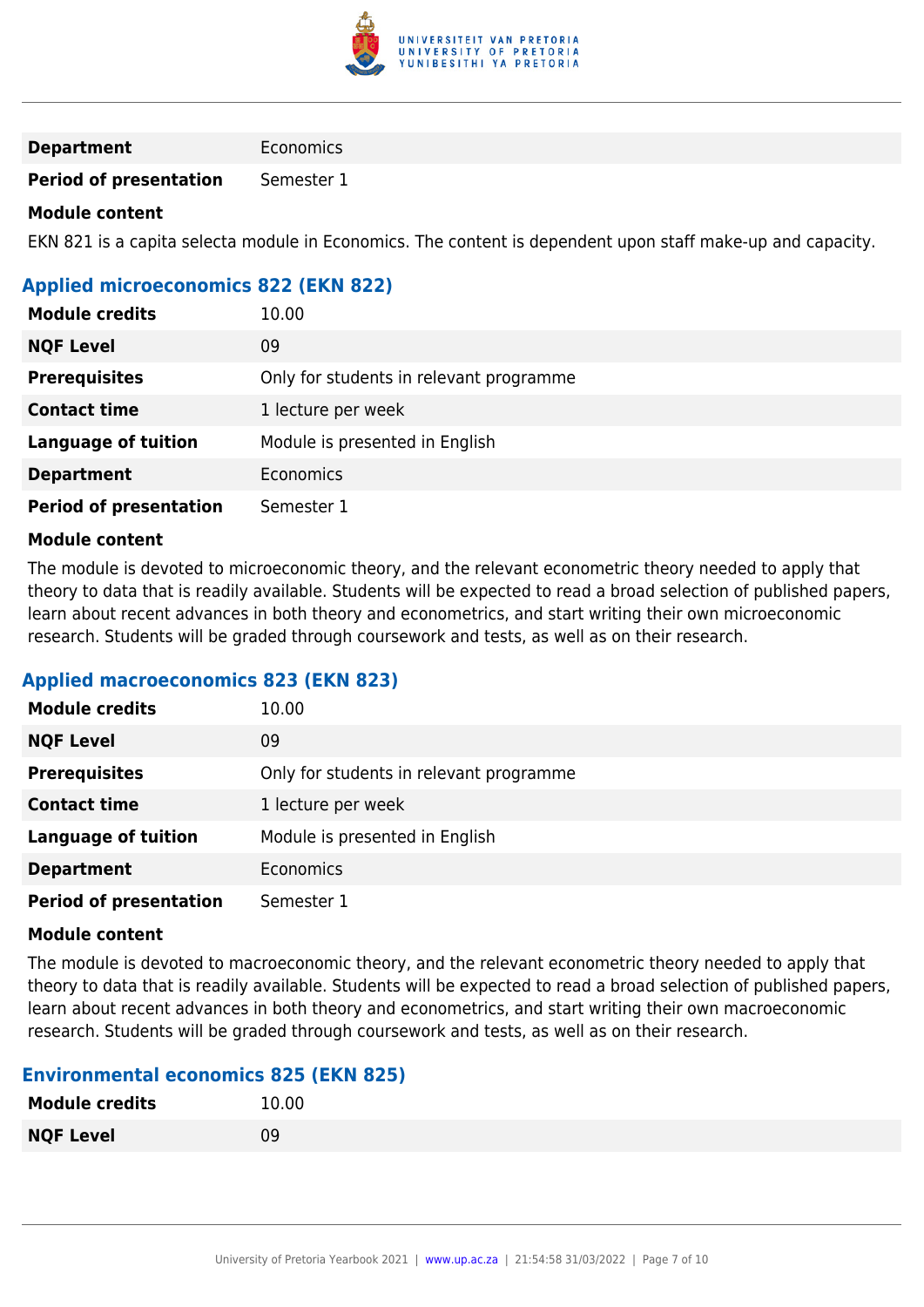

| <b>Prerequisites</b>                  | Only for students registered for the following programmes: MCom (Economics),<br>MCom (Econometrics), MPhil (Economics) or PhD Economics |
|---------------------------------------|-----------------------------------------------------------------------------------------------------------------------------------------|
| Language of tuition                   | Module is presented in English                                                                                                          |
| <b>Department</b>                     | <b>Economics</b>                                                                                                                        |
| <b>Period of presentation</b>         | Year                                                                                                                                    |
| <b>Health economics 864 (EKN 864)</b> |                                                                                                                                         |

| <b>Module credits</b>         | 10.00                                                                                                                                   |
|-------------------------------|-----------------------------------------------------------------------------------------------------------------------------------------|
| <b>NQF Level</b>              | 09                                                                                                                                      |
| <b>Prerequisites</b>          | Only for students registered for the following programmes: MCom (Economics),<br>MCom (Econometrics), MPhil (Economics) or PhD Economics |
| <b>Contact time</b>           | 1 lecture per week                                                                                                                      |
| <b>Language of tuition</b>    | Module is presented in English                                                                                                          |
| <b>Department</b>             | Economics                                                                                                                               |
| <b>Period of presentation</b> | Semester 1                                                                                                                              |

EKN 864 is dedicated to health economics. The course will examine Grossman's model of health capital, markets for health insurance, physician-patient agency problems. We will also examine a number of issues related to access to care, quality of care, financing and health inequality.

### **Financial economics 865 (EKN 865)**

| <b>Module credits</b>         | 10.00                                                                                                                                   |
|-------------------------------|-----------------------------------------------------------------------------------------------------------------------------------------|
| <b>NQF Level</b>              | 09                                                                                                                                      |
| <b>Prerequisites</b>          | Only for students registered for the following programmes: MCom (Economics),<br>MCom (Econometrics), MPhil (Economics) or PhD Economics |
| <b>Contact time</b>           | 1 lecture per week                                                                                                                      |
| <b>Language of tuition</b>    | Module is presented in English                                                                                                          |
| <b>Department</b>             | <b>Economics</b>                                                                                                                        |
| <b>Period of presentation</b> | Semester 1                                                                                                                              |

### **Module content**

EKN 865 is dedicated to financial economics, which includes models of pricing in markets for financial instruments, as well as imperfect information in financial markets, financial contracts, and the relationship between preferences and financial decisions.

### **Econometrics 814 (EKT 814)**

| <b>Module credits</b> | 10.00 |
|-----------------------|-------|
| <b>NQF Level</b>      | 09    |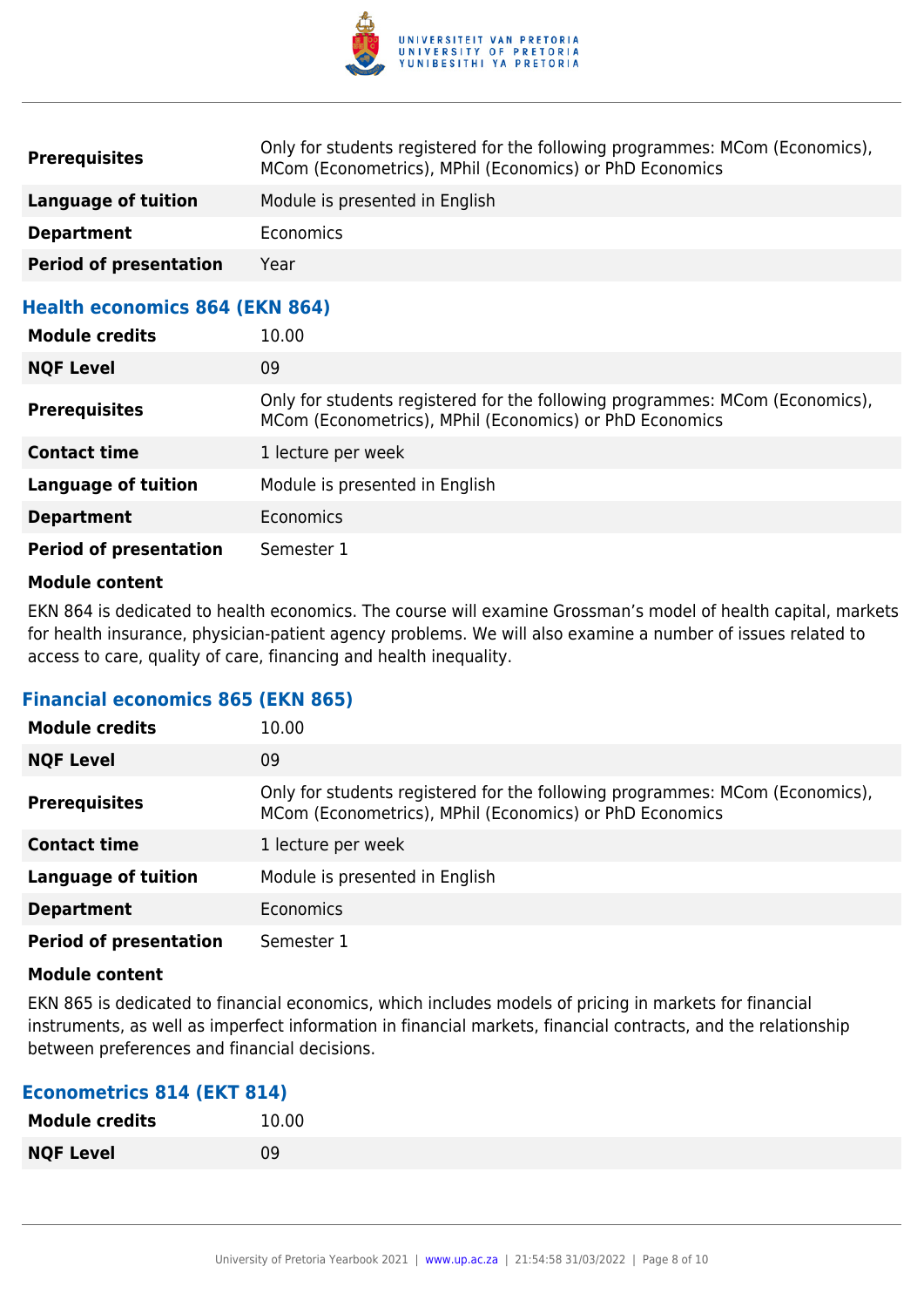

| <b>Prerequisites</b>          | Only for students in relevant programme |
|-------------------------------|-----------------------------------------|
| <b>Contact time</b>           | 1 lecture and/or practical per week     |
| Language of tuition           | Module is presented in English          |
| <b>Department</b>             | <b>Economics</b>                        |
| <b>Period of presentation</b> | Semester 1 or Semester 2                |

In this module, "panel data" refers to the pooling of observations on a cross-section of countries, households, firms, etc. over a number of time periods. We use panel data techniques for example to control for individual heterogeneity or to study the dynamics of adjustment. Panel data allows for more informative results, more variability, more degrees of freedom and more efficiency. This module focuses on statistical theory and empirical estimation, interpretation and evaluation of economic relationships, within a panel data context. The module covers both techniques applicable to stationary and non-stationary panel data sets, and begins with an introduction to one-way error component models (either including individual-specific or period-specific (time) effects), followed by two-way error component models (including individual-specific and time effects simultaneously). Estimation techniques include fixed effects (LSDV or "Within" estimation) and random effects estimation. Hypothesis testing includes tests for poolability (pooled vs. individual regressions), tests for fixed effects, random effects, and specification (exogeneity of the X-regressors). It also includes various tests for serial correlation and heteroscedasticity and the correction thereof. The section on stationary panel data techniques concludes with a discussion of seemingly unrelated regression (SUR) models. In the non-stationary panel data section we discuss unit root testing in the panel context, estimation of non-stationary panels and tests for co integration.

| Etonomothos ved terti vedi    |                                                                                                                                                     |
|-------------------------------|-----------------------------------------------------------------------------------------------------------------------------------------------------|
| <b>Module credits</b>         | 10.00                                                                                                                                               |
| <b>NQF Level</b>              | 09                                                                                                                                                  |
| <b>Prerequisites</b>          | EKT 813 and only for students registered for the following programmes: MCom<br>(Economics), MCom (Econometrics), MPhil (Economics) or PhD Economics |
| <b>Contact time</b>           | 2 lectures per week                                                                                                                                 |
| Language of tuition           | Module is presented in English                                                                                                                      |
| <b>Department</b>             | Economics                                                                                                                                           |
| <b>Period of presentation</b> | Semester 1                                                                                                                                          |

### **Econometrics 815 (EKT 815)**

### **Module content**

EKT 815 is an econometrics module focused on time-series econometrics, which includes topics, such as stationarity, cointegration, nonlinear modelling, VARs and other topics according to the choice of the lecturer.

### **Economic development 880 (EOG 880)**

| <b>Module credits</b> | 10.00                                   |
|-----------------------|-----------------------------------------|
| <b>NQF Level</b>      | 09                                      |
| <b>Prerequisites</b>  | Only for students in relevant programme |